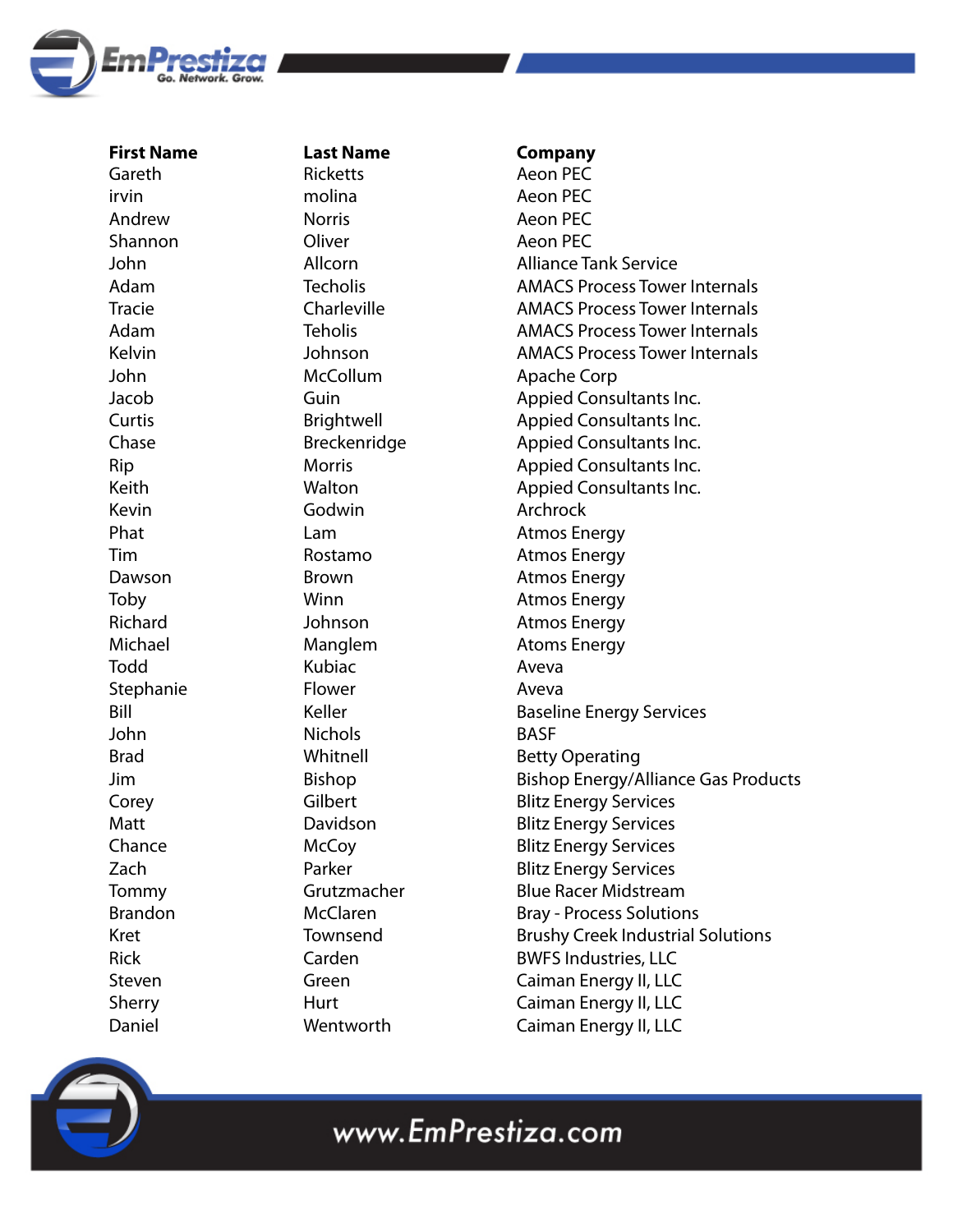

Ron Darrel Derek David Mark David George Chris Andrew Garrett Chad Matthew Mike Jimmy Jayson Todd Randy Lem Brian **Terence** Lynn Chad **Gregg** David Je Bob Stephen Dakota Mark Dan John James Jody Brian Matt A.J. Brittany Chris Tommy

Wallace Hagerman Gonseaux **Taylor** Myers Stiernagle Carlisle Bowman Brenneise Marrell Dean White Moe **Overbeck** Treadaway Hebert Larkin Watson **McCarty** Begnel Gray Gray Purple Coker Lutke Milam Russell Massey **Seripsich** McKenzie Henrikson Anbouba Purcell Leahy Mancuso Ferries Paredes Van Bramer Archer

Cameron Candor Midstream Solutions LLC Candor Midstream Solutions LLC CB&I Chemical Company Coastal Chemical Co., LLC Coastal Chemical Co., LLC Coastal Chemical Co., LLC Coastal Chemical Co., LLC Comerica Bank ConocoPhillips ConocoPhillips Continental Facility Services Continental Facility Services Crestwood Midstream Partners LP Culberson Construction Inc. Culberson Construction Inc. Cyclone Services, LLC Dixie Electric, LLC Dixie Electric, LLC Dixie LP-Gas Dixie LP-Gas Double E Engineering Dual Drive Technologies Dual Drive Technologies Eagle Claw Eastman Midstream Eaton Enbridge Enbridge Energy Transfer Energy Transfer Enlink Midstream Enlink Midstream Enlink Midstream Enlink Midstream Enlink Midstream Enlink Midstream Enlink Midstream

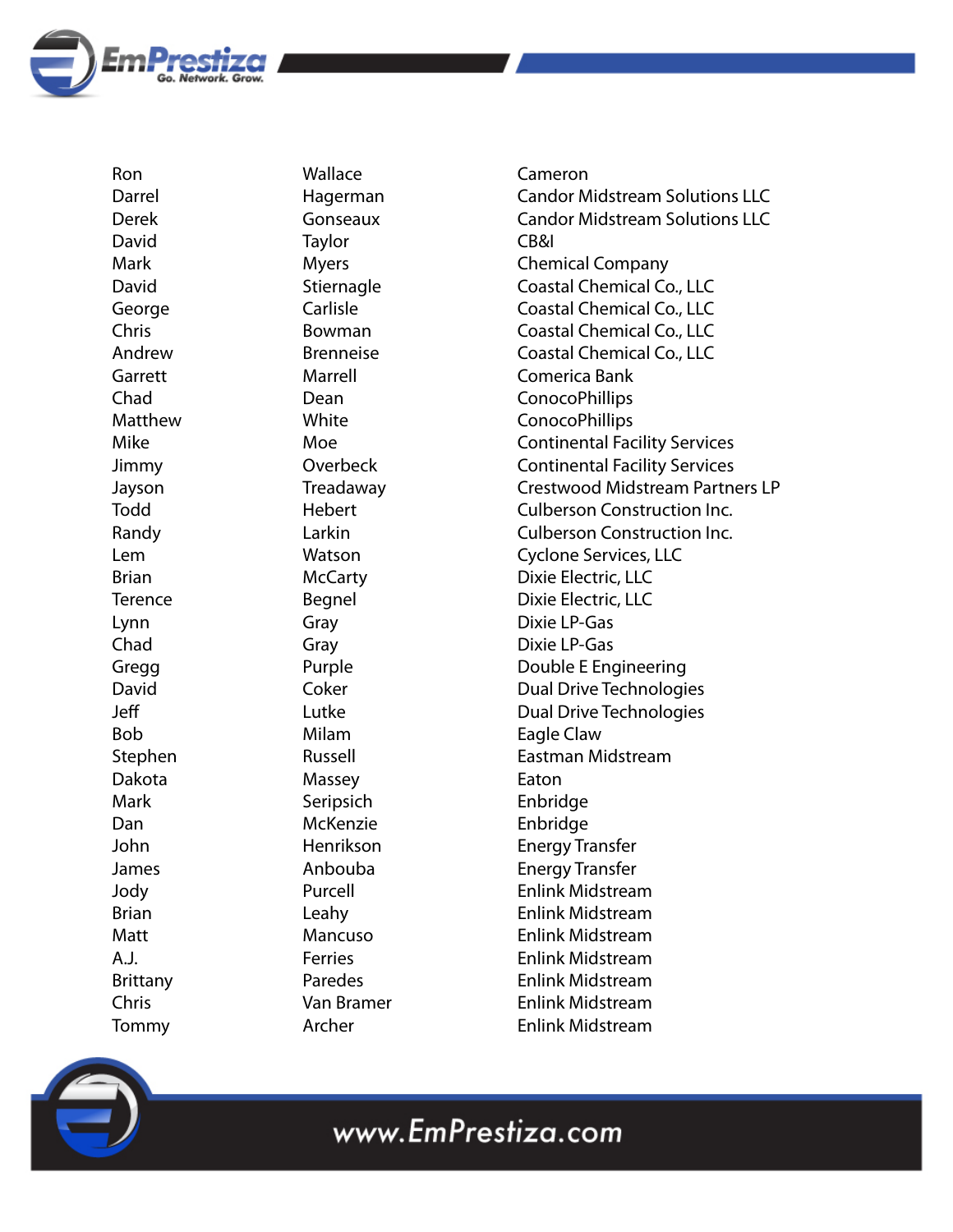

Patrick Randall Aaron Kenny Adair Timothy Justin John Mike **Cody** Steven Chris Ted Jeremy Kirk Chris Ross Kevin Ryan Michael larry Heath Drew Jason **Trey** Jared Clint Chris Wayne Scott Rick Robert Robert Les Stephen Cheddy Jeffrey David Barry

Jacobs Aaron Wimberly Singleton Alexander Lankford Garrity Ickes Campbell Metz Raines **Iglesias** Warner Littlejohn **Trosclair** Iglesias Ward Johnson Rudnitzki Staffileno Rowland McMichael Davis Knight Moran Canuteson Hyde Reed **Stewart** Wolff New Burrell Burrell Campbell Heil Wesson Taylor Thompson Woodard

Enlink Midstream Enlink Midstream Enlink Midstream EnLink Midstream Enlink Midstream Enlink Midstream Enlink Midstream Enlink Midstream Envent Technologies ESP&C FES Southwest Fountain Quail Energy Services Fountain Quail Energy Services Fountain Quail Energy Services Fountain Quail Energy Services Fountain Quail Energy Services Freese and Nichols Freese and Nichols GE Power GHD GHD Graybar GSS H-2 Enterprises LLC Halff Tritex Inc. Halff Tritex Inc. Heartland Compression Services Hi Teck Valve & Supply, INC. Holloman Corporation Honeywell Industrial Piping Specialists, Inc. Industrial Piping Specialists, Inc. Industrial Piping Specialists, Inc. Jasper Ventures Inc. Jetta Operating Jomax Construction J-W Energy Company J-W Power Company J-W Power Company

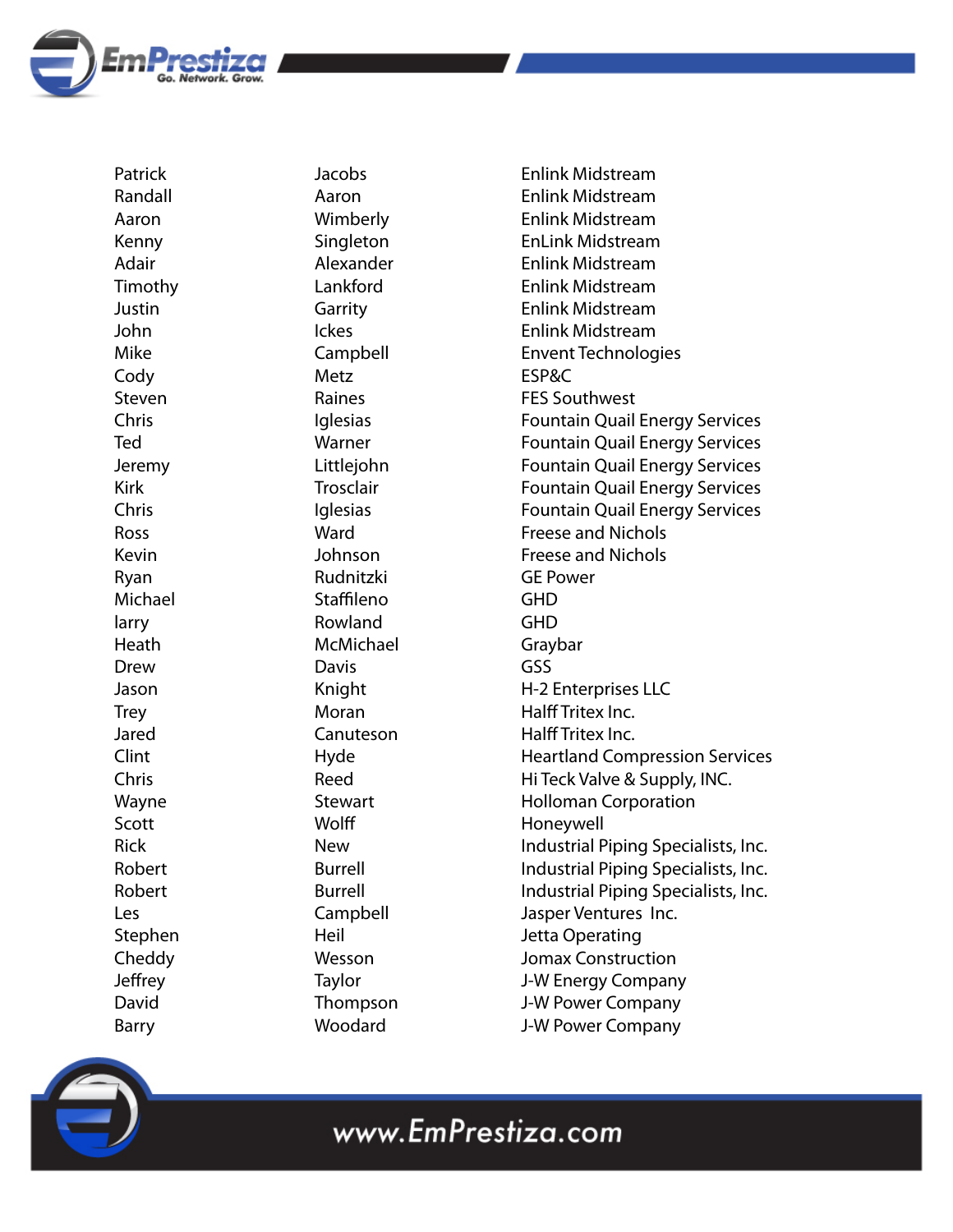

Robert Travis Mike Drew Carland Scott Arturo Shawn Kim Scott Roger Kennis Grant Chris John Gregory Patricia Michael Sean Josh Bobby Brandon Josh Kirk Jason Jody Morgan Joseph Zach **Matt** Brad Jarod **Cody** Ricky Joe Brian Brian Michael Don

Landers Urbanovsky Morris Schiller Holstead Baker Puigbo **Ouinton** Dunn Fulton Montemayor Heinold McAfee Surawski Romano Doll Stamatoyannakis Kennedy **Ruff** Stephens Rosener Ast Stephens Moser Randall Faust Kubala Lesak Heine Deupree King Pratt Palmer Crossley McGraw **McCarty McCrary** Szczacher

Fisher

K&R Operating LLC K&R Operating LLC K&R Operating LLC. Kimley-Horn Kimley-Horn KP Engineering Linde Engineering North America Inc. Linde Engineering North America Inc. Lonestar Actuation Longhorn Insulation, Inc. Longhorn Insulation, Inc. Louisiana Valve Source Lucid Energy Mascoat Matador Resources Company Medallion Midstream Medallion Midstream Medallion Midstream Mobile MOdular MRC Global MRC Global MRC Global MRC Glolal Engineering North America Inc. Muse, Stancil & Co. Nalco Water Nalco Water Navigator Neuman & Esser USA, Inc Neuman & Esser USA, Inc. New Gen Products New Gen Products Nitro-Lift Technologies, LLC NSC HH Oldham Lumber Oldham Lumber Company ORLA Drilling Paradigm Energy Partners Peerless Mfg. Co (CECO) Peerless Mfg. Co (CECO)

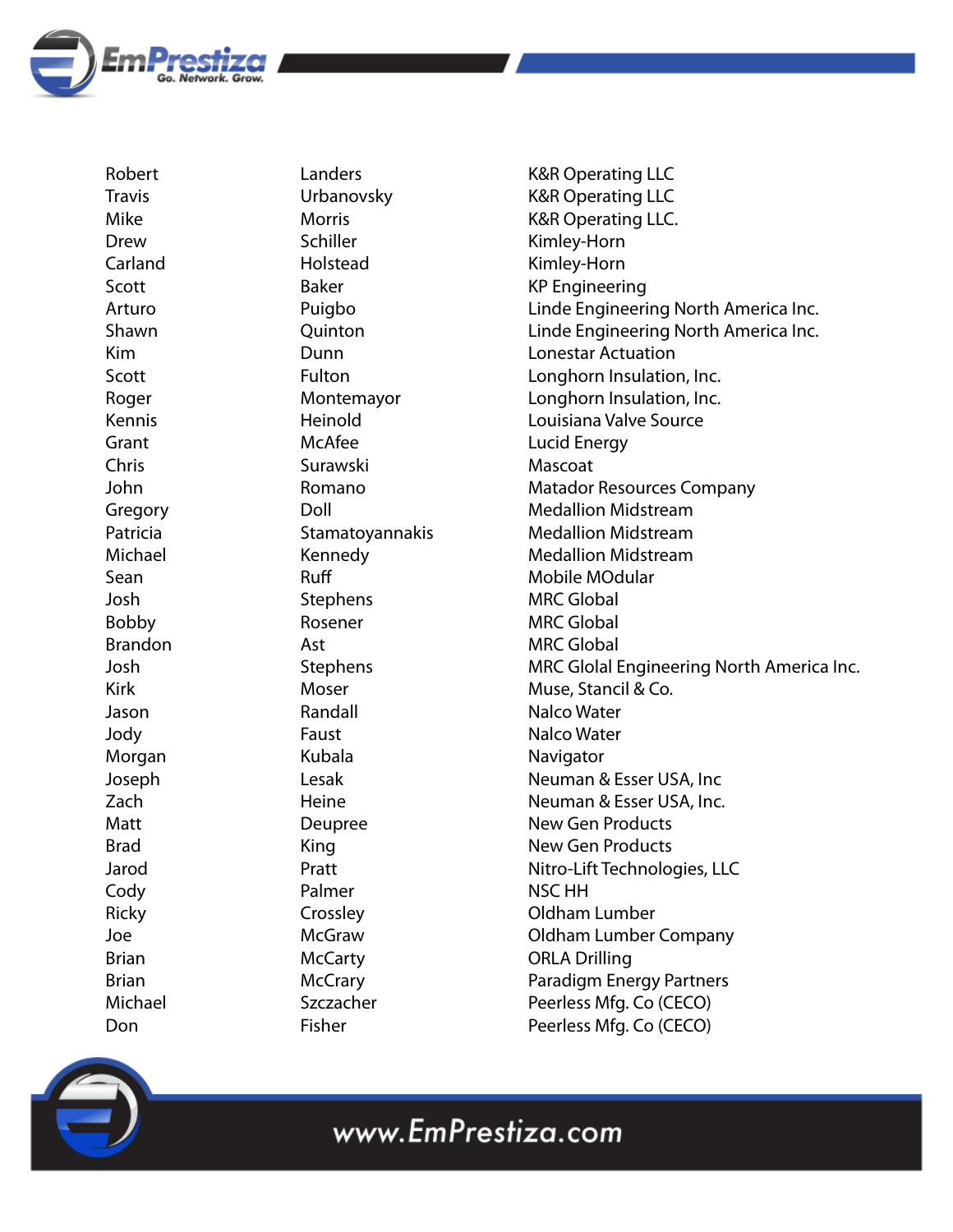

Tim Clayton John Libo Dennis Jared Dan Jacob Mike Jarrod Jim Todd Kyle Brent Bill James Jake James Ty Derek Steve Kevin Jaime Emmery Clark Randy Wes Adam Keith Sam Jon Danny Levi Charlie Eric William Eli Ryan Jay

Shippy **Hewitt** Maroul Salinas Woods Felthager **Cutting** Koch Bolton Green McMillan Green Jones Cochran Bivens Hegar Matheson Hegar Fisher Wells Scribner Nowlin Roman **Withee** Teakall Richardson Carver **McInnes** Kirkman Renz Williams Gonzales Stowe **Hendricks** Hudson **McCraney** Weyen Sinclair Nelson

Peerless Mfg. Co (CECO) Peninsula Pipelines PERC Percheron, LLC Perennial Pioneer Natural Resources Company Pioneer Natural Resources Company Pioneer Natural Resources Company Powertherm Prestige Valve & Supply Prime Controls Prime Controls Prime Controls Prime Controls Prime Controls Producers Midstream, LP Producers Midstream, LP Producers Midstream, LP Purestream Services Quadra Chemicals Reset Energy Rockford S2W Contracting S2W Contracting LLC Saddle Operating Saulsbury Ind. Schwob Schwob Energy Schwob Energy Services Scott-Macon Equipment Rental, Inc. SEC Energy Products & Services Select Energy Services Select Energy Services Semi-Retired Oil and Gas Facility Design and Const SNC Lavalin SNC Lavilon STS Consulting Services, LLC STS Consulting Services, LLC STS Consulting Services, LLC

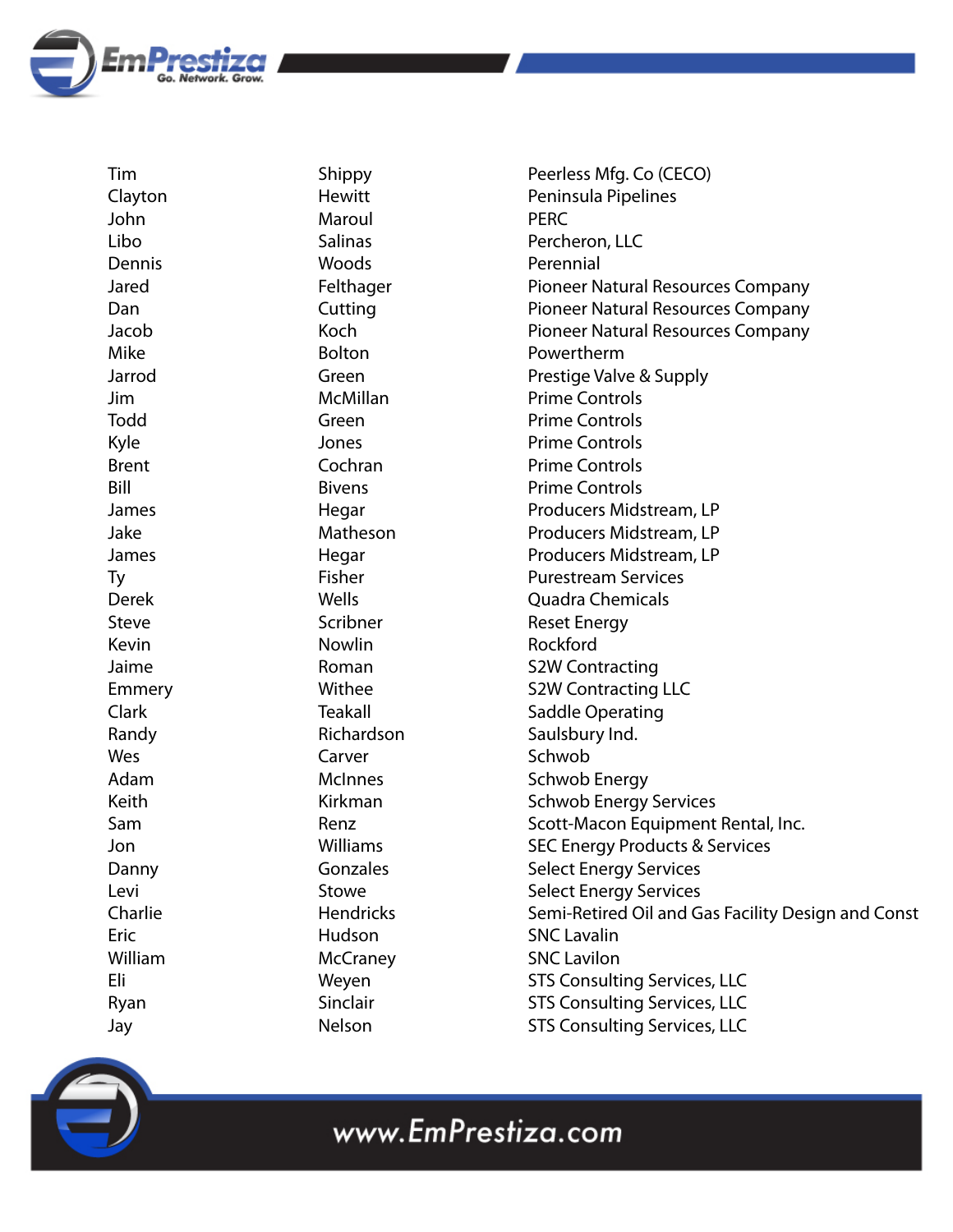

Tom Alyssa Robert Ryan Jon Jeremy Steve Todd Greg Andy Kelly Rance Chris David Erik Chris James Sandy Stephen Zach Chris Mark Jimmy **Troy** Monte Scott Bob Shawn James Jerry Roger Steve Taylor Damon Konner Colleen Stephen Cory Mike

Armitage Ewart Koch Landwehr Miller Tiller **McCown** Young **Scoggins** Alarid Wilson **Taylor** Haltom Melendez Mentzel Milligan Valdez Morris Morgan Grichor Fanning Johnson Hopkins Agdell Pearson Bedell Comeau **McCalister** Broadfoot Mann **Welch** Boes Johnson Lee Walker Hord Morgan Vail Helm

Sulzer Chemtech USA, Inc. Sun Coast Resources Superior Pipeline Company Targa Resources Partners Targa Resources Partners Targa Resources Partners Targa Resources Partners Targa Resources Partners **Techstar** Texla Energy Mgmt Inc. The Pipe Yard Tim Ables Trucking TorcSill Foundations, LLC TorcSill Foundations, LLC TorcSill Foundations, LLC Transtech Fabrication Transtech Fabrication Transtech Fabrication TransTex Treating TransTex Treating US Water Services US Water Services USA Compression Vinson Process Controls Vinson Process Controls Vinson Process Controls Walker Industrial Wellflex Energy Solutions White Buffalo Consultants White Knight Production Wolf Midstream Partners Worldwide Exchangers LLC Worldwide Exchangers LLC **WPI** 

PECO Facet TransTex Treating E2 Energy Services